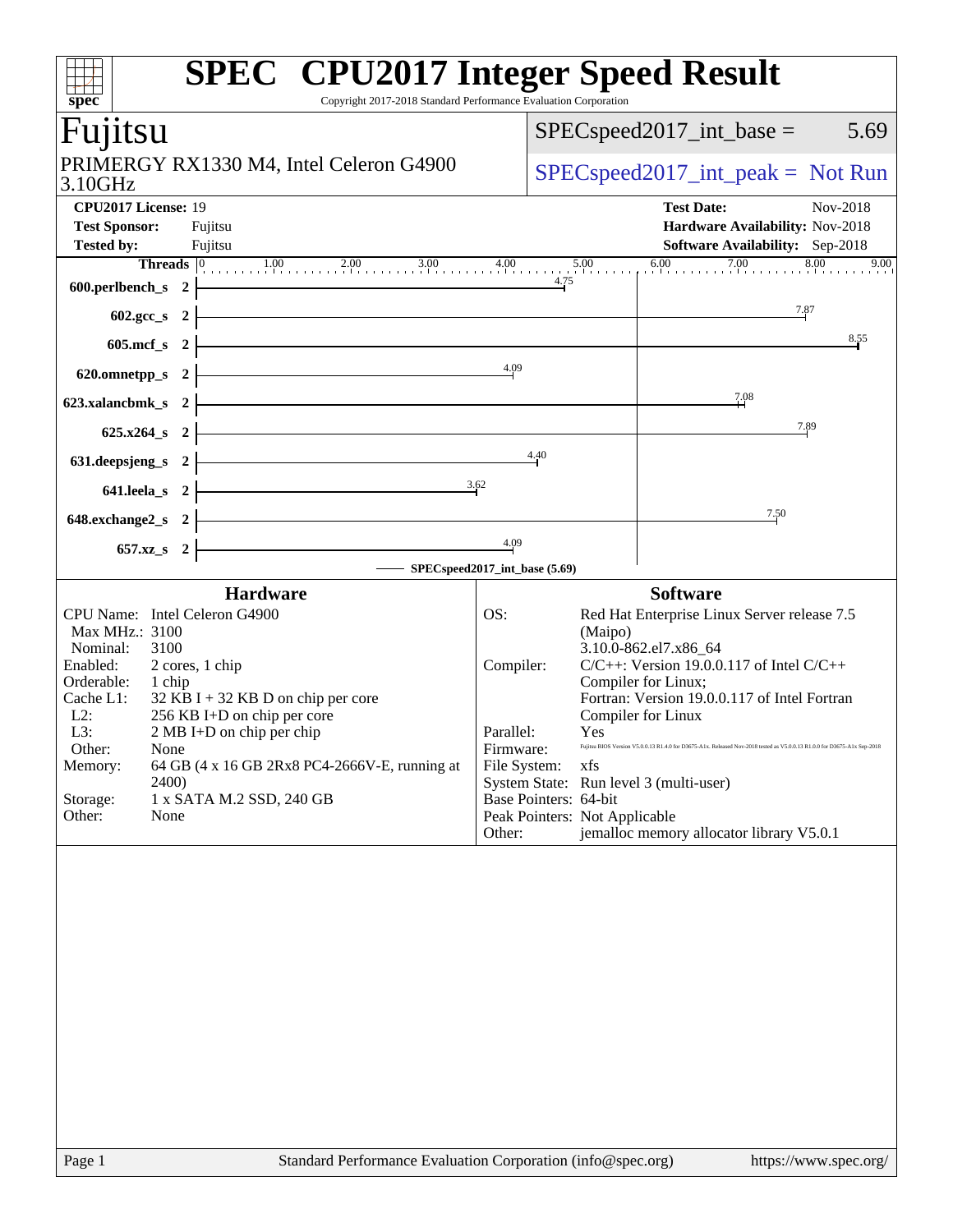Copyright 2017-2018 Standard Performance Evaluation Corporation

### Fujitsu

#### 3.10GHz PRIMERGY RX1330 M4, Intel Celeron G4900  $\big|$  [SPECspeed2017\\_int\\_peak =](http://www.spec.org/auto/cpu2017/Docs/result-fields.html#SPECspeed2017intpeak) Not Run

 $SPEC speed2017\_int\_base = 5.69$ 

**[CPU2017 License:](http://www.spec.org/auto/cpu2017/Docs/result-fields.html#CPU2017License)** 19 **[Test Date:](http://www.spec.org/auto/cpu2017/Docs/result-fields.html#TestDate)** Nov-2018 **[Test Sponsor:](http://www.spec.org/auto/cpu2017/Docs/result-fields.html#TestSponsor)** Fujitsu **[Hardware Availability:](http://www.spec.org/auto/cpu2017/Docs/result-fields.html#HardwareAvailability)** Nov-2018 **[Tested by:](http://www.spec.org/auto/cpu2017/Docs/result-fields.html#Testedby)** Fujitsu **[Software Availability:](http://www.spec.org/auto/cpu2017/Docs/result-fields.html#SoftwareAvailability)** Sep-2018

#### **[Results Table](http://www.spec.org/auto/cpu2017/Docs/result-fields.html#ResultsTable)**

|                                      | <b>Base</b>    |                |                |                |       |                | <b>Peak</b> |                |                |              |                |              |                |              |
|--------------------------------------|----------------|----------------|----------------|----------------|-------|----------------|-------------|----------------|----------------|--------------|----------------|--------------|----------------|--------------|
| <b>Benchmark</b>                     | <b>Threads</b> | <b>Seconds</b> | Ratio          | <b>Seconds</b> | Ratio | <b>Seconds</b> | Ratio       | <b>Threads</b> | <b>Seconds</b> | <b>Ratio</b> | <b>Seconds</b> | <b>Ratio</b> | <b>Seconds</b> | <b>Ratio</b> |
| $600.$ perlbench $\mathsf{S}$        | 2              | 374            | 4.75           | 373            | 4.76  | 374            | 4.75        |                |                |              |                |              |                |              |
| $602 \text{.} \text{gcc}\text{_<}$ s | 2              | 506            | 7.87           | 506            | 7.87  | 506            | 7.87        |                |                |              |                |              |                |              |
| $605 \text{.mcf}$ s                  | $\overline{c}$ | 551            | 8.56           | 552            | 8.55  | 553            | 8.54        |                |                |              |                |              |                |              |
| 620.omnetpp_s                        | $\gamma$       | 398            | 4.09           | 399            | 4.09  | 399            | 4.09        |                |                |              |                |              |                |              |
| 623.xalancbmk s                      | 2              | 200            | 7.09           | 200            | 7.08  | 203            | 7.00        |                |                |              |                |              |                |              |
| 625.x264 s                           | 2              | 223            | 7.90           | 224            | 7.89  | 224            | 7.89        |                |                |              |                |              |                |              |
| 631.deepsjeng_s                      | 2              | 326            | 4.40           | 325            | 4.40  | 325            | 4.40        |                |                |              |                |              |                |              |
| 641.leela s                          | 2              | 471            | 3.62           | <b>471</b>     | 3.62  | 473            | 3.61        |                |                |              |                |              |                |              |
| 648.exchange2_s                      | 2              | 392            | 7.50           | 392            | 7.50  | 392            | 7.50        |                |                |              |                |              |                |              |
| $657.xz$ s                           | 2              | 1512           | 4.09           | 1511           | 4.09  | 1512           | 4.09        |                |                |              |                |              |                |              |
| $SPECspeed2017\_int\_base =$<br>5.69 |                |                |                |                |       |                |             |                |                |              |                |              |                |              |
| $SPECspeed2017\_int\_peak =$         |                |                | <b>Not Run</b> |                |       |                |             |                |                |              |                |              |                |              |

Results appear in the [order in which they were run.](http://www.spec.org/auto/cpu2017/Docs/result-fields.html#RunOrder) Bold underlined text [indicates a median measurement.](http://www.spec.org/auto/cpu2017/Docs/result-fields.html#Median)

#### **[Submit Notes](http://www.spec.org/auto/cpu2017/Docs/result-fields.html#SubmitNotes)**

 The taskset mechanism was used to bind copies to processors. The config file option 'submit' was used to generate taskset commands to bind each copy to a specific processor. For details, please see the config file.

### **[Operating System Notes](http://www.spec.org/auto/cpu2017/Docs/result-fields.html#OperatingSystemNotes)**

Stack size set to unlimited using "ulimit -s unlimited"

### **[General Notes](http://www.spec.org/auto/cpu2017/Docs/result-fields.html#GeneralNotes)**

Environment variables set by runcpu before the start of the run: KMP AFFINITY = "granularity=fine, scatter" OMP\_STACKSIZE = "192M" LD\_LIBRARY\_PATH = "/home/Benchmark/speccpu2017-ic19/ic19.0-lib/ia32" LD\_LIBRARY\_PATH = "\$LD\_LIBRARY\_PATH:/home/Benchmark/speccpu2017-ic19/icc19.0-lib/intel64" LD\_LIBRARY\_PATH = "\$LD\_LIBRARY\_PATH:/home/Benchmark/speccpu2017-ic19/je5.0.1-32" LD\_LIBRARY\_PATH = "\$LD\_LIBRARY\_PATH:/home/Benchmark/speccpu2017-ic19/je5.0.1-64" Binaries compiled on a system with 1x Intel Xeon E-2186G CPU + 64GB RAM memory using Red Hat Enterprise Linux Server release 7.5 Transparent Huge Pages enabled by default Prior to runcpu invocation Filesystem page cache synced and cleared with: sync; echo 3 > /proc/sys/vm/drop caches jemalloc: configured and built at default for 32bit (i686) and 64bit (x86\_64) targets jemalloc: built with the RedHat Enterprise 7.4, and the system compiler gcc 4.8.5 jemalloc: sources available via jemalloc.net

**(Continued on next page)**

| Page 2 | Standard Performance Evaluation Corporation (info@spec.org) | https://www.spec.org/ |
|--------|-------------------------------------------------------------|-----------------------|
|        |                                                             |                       |

**[spec](http://www.spec.org/)**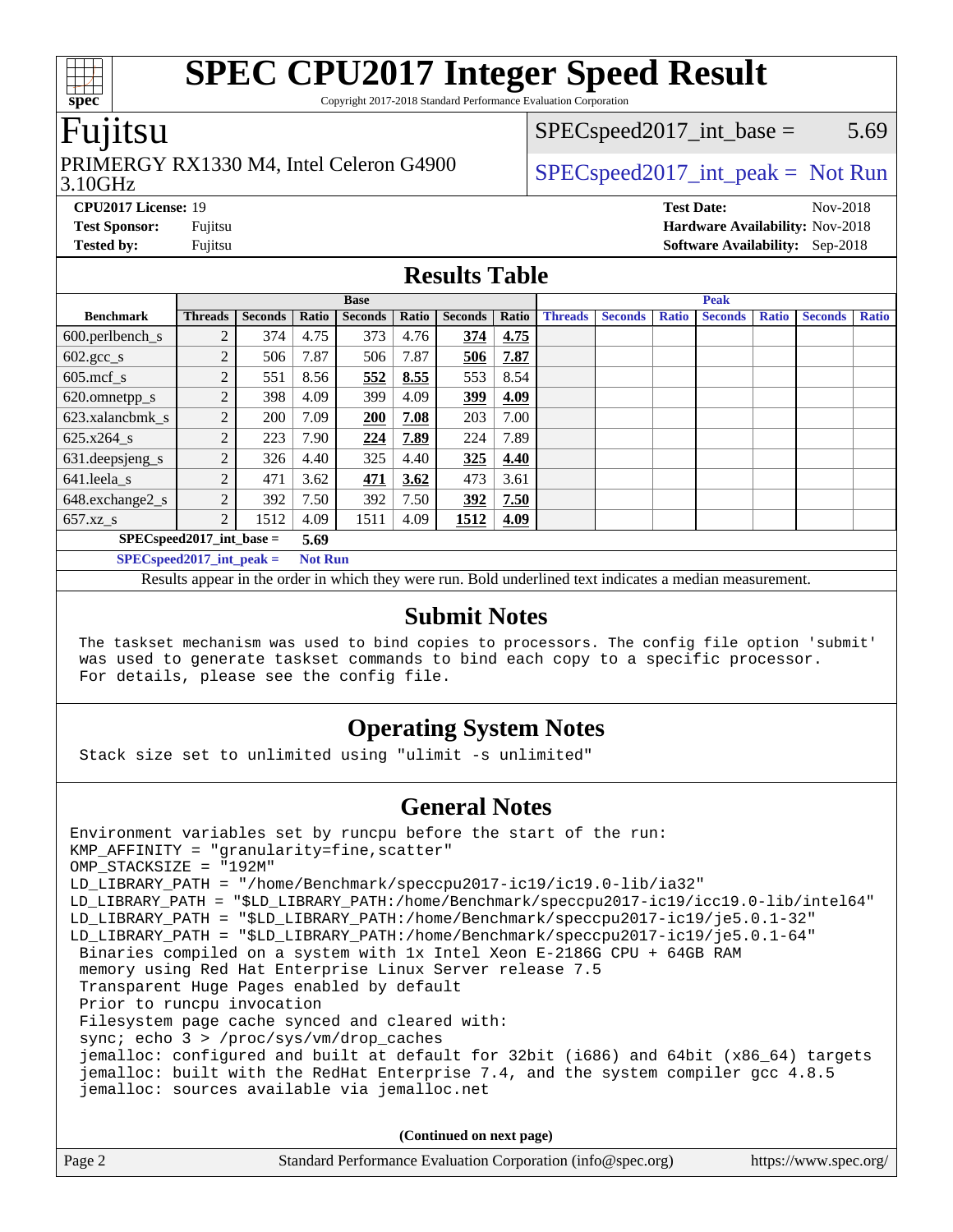Copyright 2017-2018 Standard Performance Evaluation Corporation

### Fujitsu

PRIMERGY RX1330 M4, Intel Celeron G4900  $\big|$  [SPECspeed2017\\_int\\_peak =](http://www.spec.org/auto/cpu2017/Docs/result-fields.html#SPECspeed2017intpeak) Not Run

 $SPEC speed2017\_int\_base = 5.69$ 

3.10GHz

**[Tested by:](http://www.spec.org/auto/cpu2017/Docs/result-fields.html#Testedby)** Fujitsu **[Software Availability:](http://www.spec.org/auto/cpu2017/Docs/result-fields.html#SoftwareAvailability)** Sep-2018

**[CPU2017 License:](http://www.spec.org/auto/cpu2017/Docs/result-fields.html#CPU2017License)** 19 **[Test Date:](http://www.spec.org/auto/cpu2017/Docs/result-fields.html#TestDate)** Nov-2018 **[Test Sponsor:](http://www.spec.org/auto/cpu2017/Docs/result-fields.html#TestSponsor)** Fujitsu **[Hardware Availability:](http://www.spec.org/auto/cpu2017/Docs/result-fields.html#HardwareAvailability)** Nov-2018

#### **[General Notes \(Continued\)](http://www.spec.org/auto/cpu2017/Docs/result-fields.html#GeneralNotes)**

Yes: The test sponsor attests, as of date of publication, that CVE-2017-5754 (Meltdown) is mitigated in the system as tested and documented. Yes: The test sponsor attests, as of date of publication, that CVE-2017-5753 (Spectre variant 1) is mitigated in the system as tested and documented. Yes: The test sponsor attests, as of date of publication, that CVE-2017-5715 (Spectre variant 2) is mitigated in the system as tested and documented.

#### **[Platform Notes](http://www.spec.org/auto/cpu2017/Docs/result-fields.html#PlatformNotes)**

Page 3 Standard Performance Evaluation Corporation [\(info@spec.org\)](mailto:info@spec.org) <https://www.spec.org/> BIOS configuration: DCU Streamer Prefetcher = Disabled DDR PowerDown and idle counter = PCODE CState Pre-Wake = Disabled Package C-State Un-demotion = Enabled REFRESH\_2X\_MODE = 1- Enabled for WARM or HOT Sysinfo program /home/Benchmark/speccpu2017-ic19/bin/sysinfo Rev: r5797 of 2017-06-14 96c45e4568ad54c135fd618bcc091c0f running on localhost.localdomain Mon Nov 12 11:10:21 2018 SUT (System Under Test) info as seen by some common utilities. For more information on this section, see <https://www.spec.org/cpu2017/Docs/config.html#sysinfo> From /proc/cpuinfo model name : Intel(R) Celeron(R) G4900 CPU @ 3.10GHz 1 "physical id"s (chips) 2 "processors" cores, siblings (Caution: counting these is hw and system dependent. The following excerpts from /proc/cpuinfo might not be reliable. Use with caution.) cpu cores : 2 siblings : 2 physical 0: cores 0 1 From lscpu: Architecture: x86\_64 CPU op-mode(s): 32-bit, 64-bit Byte Order: Little Endian  $CPU(s):$  2 On-line CPU(s) list: 0,1 Thread(s) per core: 1 Core(s) per socket: 2 Socket(s): 1 NUMA node(s): 1 Vendor ID: GenuineIntel CPU family: 6 **(Continued on next page)**

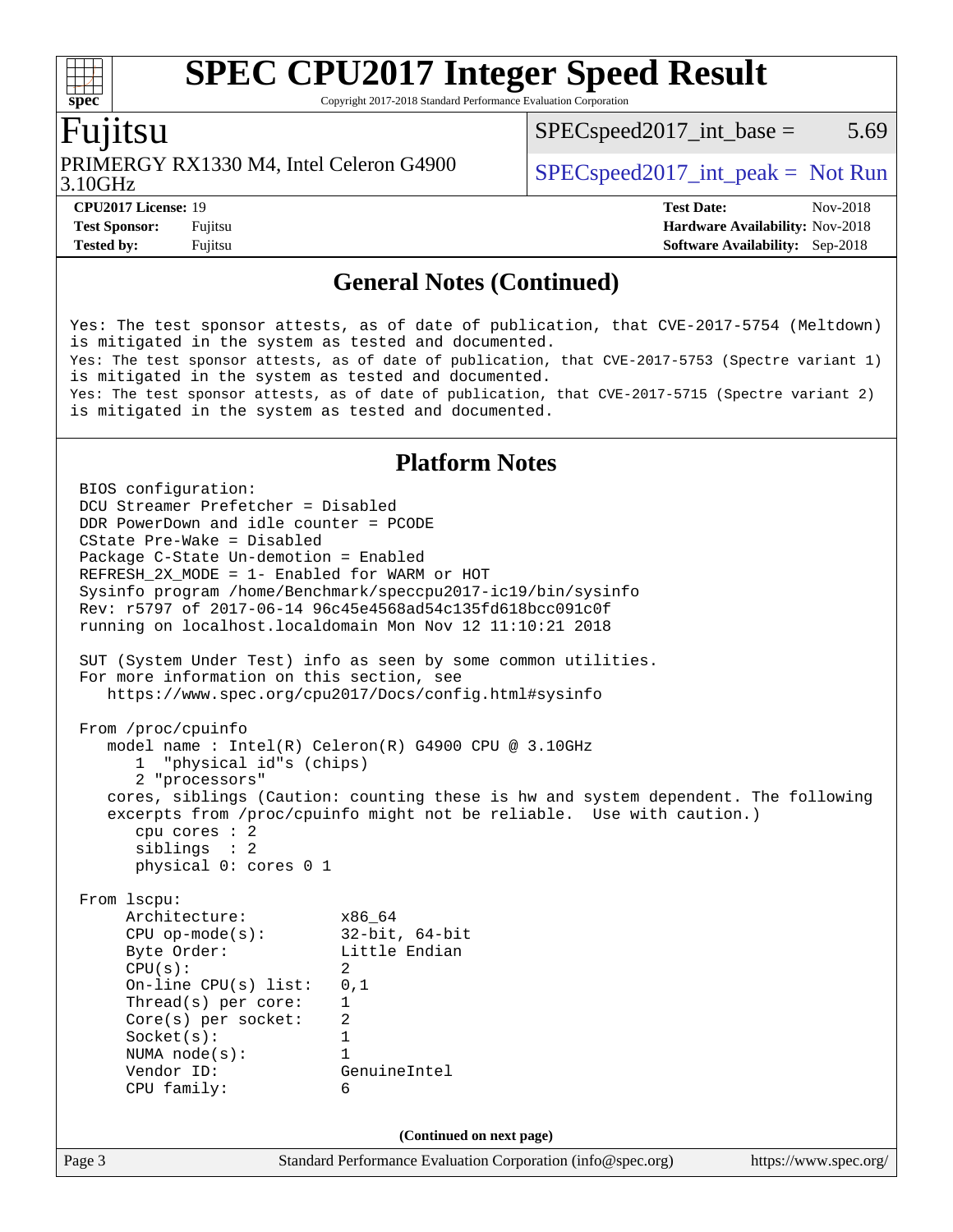Copyright 2017-2018 Standard Performance Evaluation Corporation

### Fujitsu

**[spec](http://www.spec.org/)**

 $+\ +$ 

3.10GHz PRIMERGY RX1330 M4, Intel Celeron G4900  $\big|$  [SPECspeed2017\\_int\\_peak =](http://www.spec.org/auto/cpu2017/Docs/result-fields.html#SPECspeed2017intpeak) Not Run

 $SPEC speed2017\_int\_base = 5.69$ 

**[CPU2017 License:](http://www.spec.org/auto/cpu2017/Docs/result-fields.html#CPU2017License)** 19 **[Test Date:](http://www.spec.org/auto/cpu2017/Docs/result-fields.html#TestDate)** Nov-2018 **[Test Sponsor:](http://www.spec.org/auto/cpu2017/Docs/result-fields.html#TestSponsor)** Fujitsu **[Hardware Availability:](http://www.spec.org/auto/cpu2017/Docs/result-fields.html#HardwareAvailability)** Nov-2018 **[Tested by:](http://www.spec.org/auto/cpu2017/Docs/result-fields.html#Testedby)** Fujitsu **[Software Availability:](http://www.spec.org/auto/cpu2017/Docs/result-fields.html#SoftwareAvailability)** Sep-2018

#### **[Platform Notes \(Continued\)](http://www.spec.org/auto/cpu2017/Docs/result-fields.html#PlatformNotes)**

Model: 158<br>Model name: 158  $Intel(R)$  Celeron $(R)$  G4900 CPU @ 3.10GHz Stepping: 11 CPU MHz: 3100.000 CPU max MHz: 3100.0000 CPU min MHz: 800.0000 BogoMIPS: 6192.00 Virtualization: VT-x L1d cache: 32K L1i cache: 32K L2 cache: 256K L3 cache: 2048K NUMA node0 CPU(s): 0,1 Flags: fpu vme de pse tsc msr pae mce cx8 apic sep mtrr pge mca cmov pat pse36 clflush dts acpi mmx fxsr sse sse2 ss ht tm pbe syscall nx pdpe1gb rdtscp lm constant\_tsc art arch\_perfmon pebs bts rep\_good nopl xtopology nonstop\_tsc aperfmperf eagerfpu pni pclmulqdq dtes64 monitor ds\_cpl vmx est tm2 ssse3 sdbg cx16 xtpr pdcm pcid sse4\_1 sse4\_2 x2apic movbe popcnt tsc\_deadline\_timer aes xsave rdrand lahf\_lm abm 3dnowprefetch epb intel\_pt tpr\_shadow vnmi flexpriority ept vpid fsgsbase tsc\_adjust smep erms invpcid mpx rdseed smap clflushopt xsaveopt xsavec xgetbv1 ibpb ibrs stibp dtherm arat pln pts hwp hwp\_notify hwp\_act\_window hwp\_epp spec\_ctrl intel\_stibp /proc/cpuinfo cache data cache size : 2048 KB From numactl --hardware WARNING: a numactl 'node' might or might not correspond to a physical chip. available: 1 nodes (0) node 0 cpus: 0 1 node 0 size: 65278 MB node 0 free: 63256 MB node distances: node 0 0: 10 From /proc/meminfo MemTotal: 65546392 kB HugePages\_Total: 0 Hugepagesize: 2048 kB From /etc/\*release\* /etc/\*version\* os-release: NAME="Red Hat Enterprise Linux Server" VERSION="7.5 (Maipo)" ID="rhel" ID\_LIKE="fedora" **(Continued on next page)**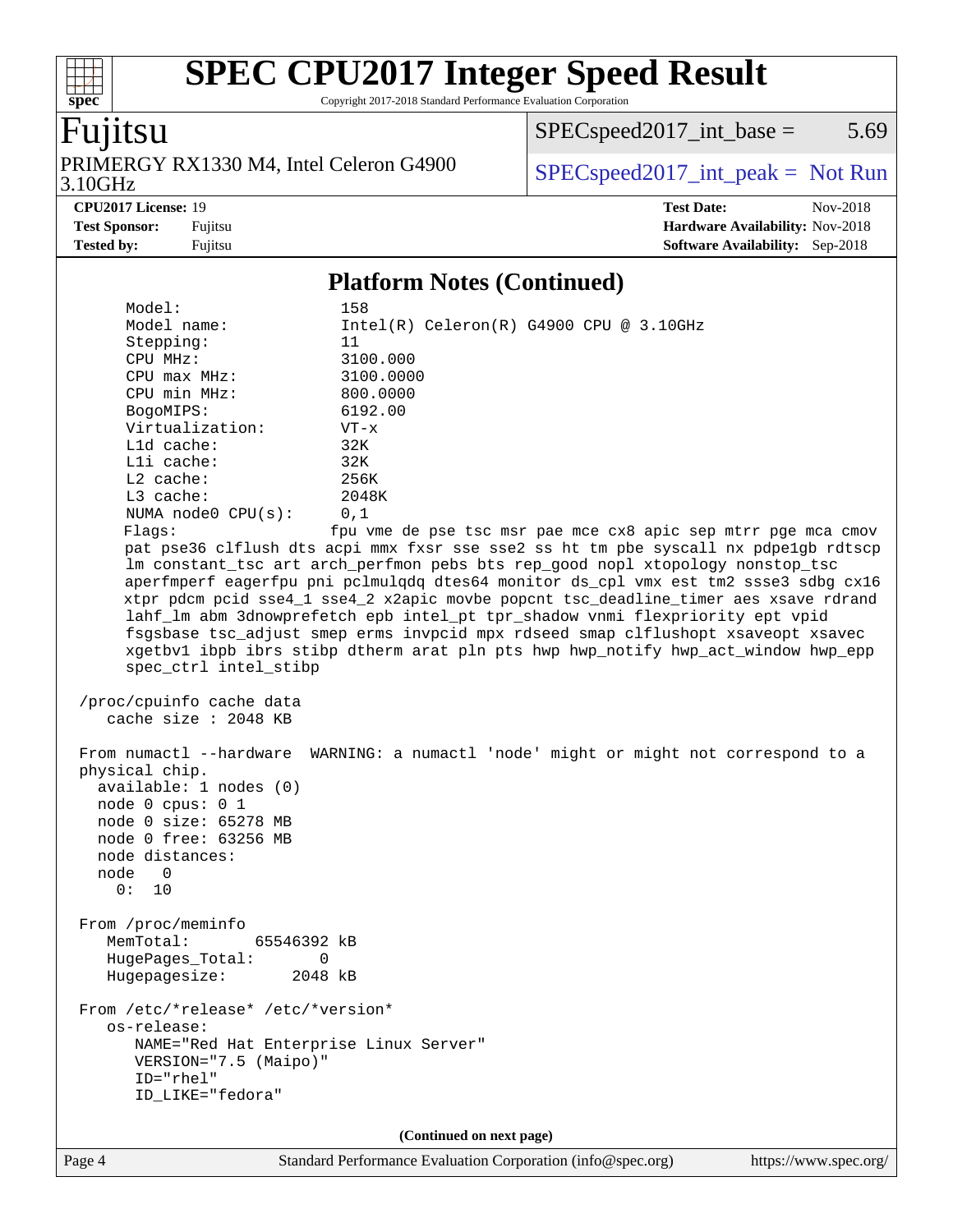Copyright 2017-2018 Standard Performance Evaluation Corporation

### Fujitsu

**[spec](http://www.spec.org/)**

 $\pm\pm\tau$ 

3.10GHz PRIMERGY RX1330 M4, Intel Celeron G4900  $\big|$  [SPECspeed2017\\_int\\_peak =](http://www.spec.org/auto/cpu2017/Docs/result-fields.html#SPECspeed2017intpeak) Not Run

 $SPEC speed2017\_int\_base = 5.69$ 

**[CPU2017 License:](http://www.spec.org/auto/cpu2017/Docs/result-fields.html#CPU2017License)** 19 **[Test Date:](http://www.spec.org/auto/cpu2017/Docs/result-fields.html#TestDate)** Nov-2018 **[Test Sponsor:](http://www.spec.org/auto/cpu2017/Docs/result-fields.html#TestSponsor)** Fujitsu **[Hardware Availability:](http://www.spec.org/auto/cpu2017/Docs/result-fields.html#HardwareAvailability)** Nov-2018 **[Tested by:](http://www.spec.org/auto/cpu2017/Docs/result-fields.html#Testedby)** Fujitsu **[Software Availability:](http://www.spec.org/auto/cpu2017/Docs/result-fields.html#SoftwareAvailability)** Sep-2018

#### **[Platform Notes \(Continued\)](http://www.spec.org/auto/cpu2017/Docs/result-fields.html#PlatformNotes)**

 VARIANT="Server" VARIANT\_ID="server" VERSION\_ID="7.5" PRETTY\_NAME="Red Hat Enterprise Linux Server 7.5 (Maipo)" redhat-release: Red Hat Enterprise Linux Server release 7.5 (Maipo) system-release: Red Hat Enterprise Linux Server release 7.5 (Maipo) system-release-cpe: cpe:/o:redhat:enterprise\_linux:7.5:ga:server

#### uname -a:

 Linux localhost.localdomain 3.10.0-862.el7.x86\_64 #1 SMP Wed Mar 21 18:14:51 EDT 2018 x86\_64 x86\_64 x86\_64 GNU/Linux

run-level 3 Nov 12 11:03

 SPEC is set to: /home/Benchmark/speccpu2017-ic19 Filesystem Type Size Used Avail Use% Mounted on /dev/mapper/rhel-home xfs 150G 70G 81G 47% /home

 Additional information from dmidecode follows. WARNING: Use caution when you interpret this section. The 'dmidecode' program reads system data which is "intended to allow hardware to be accurately determined", but the intent may not be met, as there are frequent changes to hardware, firmware, and the "DMTF SMBIOS" standard. BIOS FUJITSU // American Megatrends Inc. V5.0.0.13 R1.0.0 for D3675-A1x 09/14/2018 Memory: 4x SK Hynix HMA82GU7CJR8N-VK 16 GB 2 rank 2667, configured at 2400

(End of data from sysinfo program)

#### **[Compiler Version Notes](http://www.spec.org/auto/cpu2017/Docs/result-fields.html#CompilerVersionNotes)**

| 600.perlbench $s(base)$ 602.qcc $s(base)$ 605.mcf $s(base)$ 625.x264 $s(base)$<br>CC.<br>$657.xz$ s(base) |  |  |  |  |  |
|-----------------------------------------------------------------------------------------------------------|--|--|--|--|--|
| icc (ICC) 19.0.0.117 20180804<br>Copyright (C) 1985-2018 Intel Corporation. All rights reserved.          |  |  |  |  |  |
| CXXC 620.omnetpp $s(base)$ 623.xalancbmk $s(base)$ 631.deepsjeng $s(base)$<br>641.leela s(base)           |  |  |  |  |  |
| icpc (ICC) 19.0.0.117 20180804<br>Copyright (C) 1985-2018 Intel Corporation. All rights reserved.         |  |  |  |  |  |
| (Continued on next page)                                                                                  |  |  |  |  |  |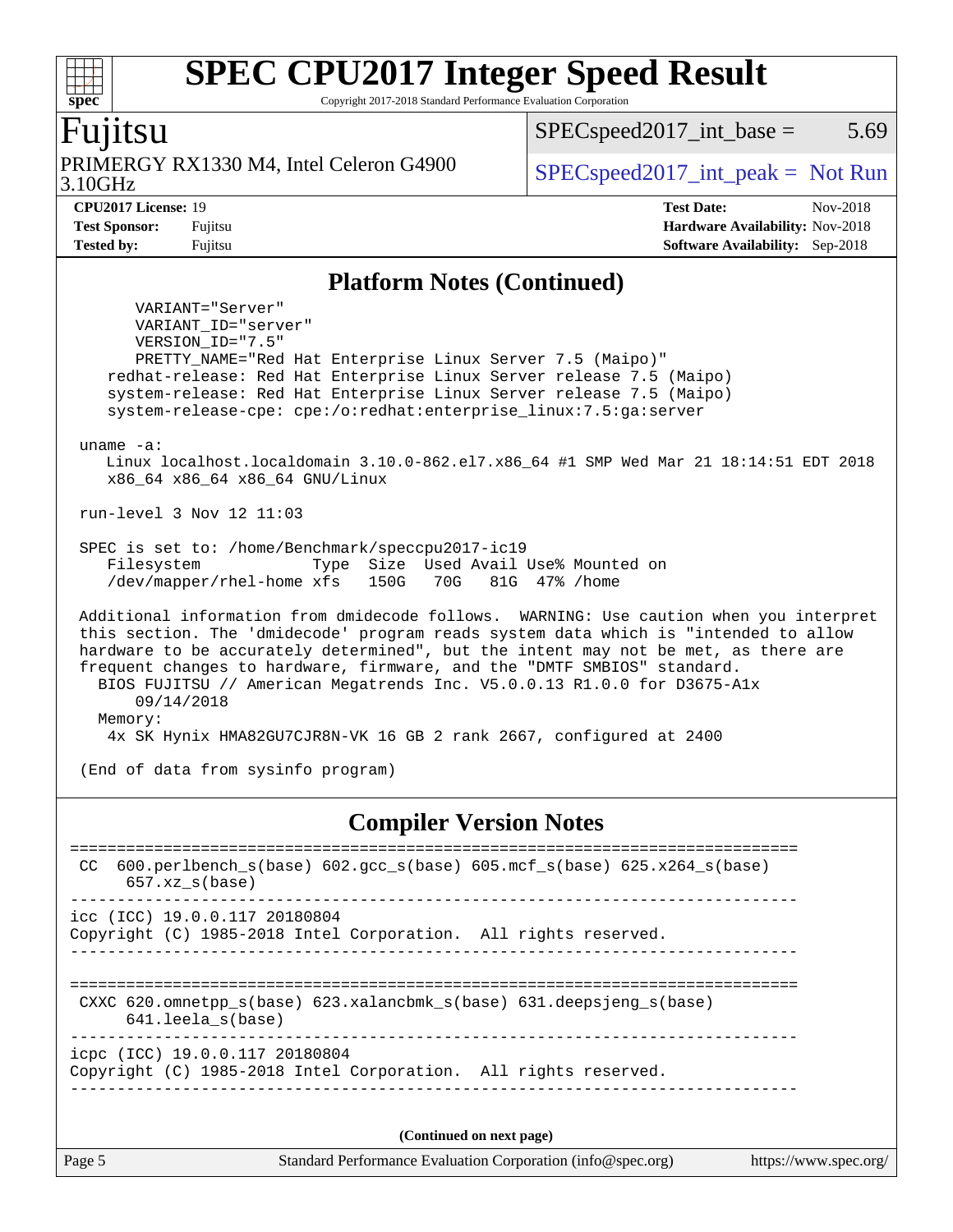Copyright 2017-2018 Standard Performance Evaluation Corporation

## Fujitsu

3.10GHz PRIMERGY RX1330 M4, Intel Celeron G4900  $\big|$  [SPECspeed2017\\_int\\_peak =](http://www.spec.org/auto/cpu2017/Docs/result-fields.html#SPECspeed2017intpeak) Not Run

 $SPEC speed2017\_int\_base = 5.69$ 

**[spec](http://www.spec.org/)**

dd h

**[CPU2017 License:](http://www.spec.org/auto/cpu2017/Docs/result-fields.html#CPU2017License)** 19 **[Test Date:](http://www.spec.org/auto/cpu2017/Docs/result-fields.html#TestDate)** Nov-2018 **[Test Sponsor:](http://www.spec.org/auto/cpu2017/Docs/result-fields.html#TestSponsor)** Fujitsu **[Hardware Availability:](http://www.spec.org/auto/cpu2017/Docs/result-fields.html#HardwareAvailability)** Nov-2018 **[Tested by:](http://www.spec.org/auto/cpu2017/Docs/result-fields.html#Testedby)** Fujitsu **[Software Availability:](http://www.spec.org/auto/cpu2017/Docs/result-fields.html#SoftwareAvailability)** Sep-2018

### **[Compiler Version Notes \(Continued\)](http://www.spec.org/auto/cpu2017/Docs/result-fields.html#CompilerVersionNotes)**

============================================================================== FC 648.exchange2\_s(base) ----------------------------------------------------------------------------- ifort (IFORT) 19.0.0.117 20180804 Copyright (C) 1985-2018 Intel Corporation. All rights reserved. ------------------------------------------------------------------------------

# **[Base Compiler Invocation](http://www.spec.org/auto/cpu2017/Docs/result-fields.html#BaseCompilerInvocation)**

#### [C benchmarks](http://www.spec.org/auto/cpu2017/Docs/result-fields.html#Cbenchmarks):

[icc -m64 -std=c11](http://www.spec.org/cpu2017/results/res2018q4/cpu2017-20181113-09784.flags.html#user_CCbase_intel_icc_64bit_c11_33ee0cdaae7deeeab2a9725423ba97205ce30f63b9926c2519791662299b76a0318f32ddfffdc46587804de3178b4f9328c46fa7c2b0cd779d7a61945c91cd35)

[C++ benchmarks:](http://www.spec.org/auto/cpu2017/Docs/result-fields.html#CXXbenchmarks) [icpc -m64](http://www.spec.org/cpu2017/results/res2018q4/cpu2017-20181113-09784.flags.html#user_CXXbase_intel_icpc_64bit_4ecb2543ae3f1412ef961e0650ca070fec7b7afdcd6ed48761b84423119d1bf6bdf5cad15b44d48e7256388bc77273b966e5eb805aefd121eb22e9299b2ec9d9)

[Fortran benchmarks](http://www.spec.org/auto/cpu2017/Docs/result-fields.html#Fortranbenchmarks): [ifort -m64](http://www.spec.org/cpu2017/results/res2018q4/cpu2017-20181113-09784.flags.html#user_FCbase_intel_ifort_64bit_24f2bb282fbaeffd6157abe4f878425411749daecae9a33200eee2bee2fe76f3b89351d69a8130dd5949958ce389cf37ff59a95e7a40d588e8d3a57e0c3fd751)

# **[Base Portability Flags](http://www.spec.org/auto/cpu2017/Docs/result-fields.html#BasePortabilityFlags)**

 600.perlbench\_s: [-DSPEC\\_LP64](http://www.spec.org/cpu2017/results/res2018q4/cpu2017-20181113-09784.flags.html#b600.perlbench_s_basePORTABILITY_DSPEC_LP64) [-DSPEC\\_LINUX\\_X64](http://www.spec.org/cpu2017/results/res2018q4/cpu2017-20181113-09784.flags.html#b600.perlbench_s_baseCPORTABILITY_DSPEC_LINUX_X64) 602.gcc\_s: [-DSPEC\\_LP64](http://www.spec.org/cpu2017/results/res2018q4/cpu2017-20181113-09784.flags.html#suite_basePORTABILITY602_gcc_s_DSPEC_LP64) 605.mcf\_s: [-DSPEC\\_LP64](http://www.spec.org/cpu2017/results/res2018q4/cpu2017-20181113-09784.flags.html#suite_basePORTABILITY605_mcf_s_DSPEC_LP64) 620.omnetpp\_s: [-DSPEC\\_LP64](http://www.spec.org/cpu2017/results/res2018q4/cpu2017-20181113-09784.flags.html#suite_basePORTABILITY620_omnetpp_s_DSPEC_LP64) 623.xalancbmk\_s: [-DSPEC\\_LP64](http://www.spec.org/cpu2017/results/res2018q4/cpu2017-20181113-09784.flags.html#suite_basePORTABILITY623_xalancbmk_s_DSPEC_LP64) [-DSPEC\\_LINUX](http://www.spec.org/cpu2017/results/res2018q4/cpu2017-20181113-09784.flags.html#b623.xalancbmk_s_baseCXXPORTABILITY_DSPEC_LINUX) 625.x264\_s: [-DSPEC\\_LP64](http://www.spec.org/cpu2017/results/res2018q4/cpu2017-20181113-09784.flags.html#suite_basePORTABILITY625_x264_s_DSPEC_LP64) 631.deepsjeng\_s: [-DSPEC\\_LP64](http://www.spec.org/cpu2017/results/res2018q4/cpu2017-20181113-09784.flags.html#suite_basePORTABILITY631_deepsjeng_s_DSPEC_LP64) 641.leela\_s: [-DSPEC\\_LP64](http://www.spec.org/cpu2017/results/res2018q4/cpu2017-20181113-09784.flags.html#suite_basePORTABILITY641_leela_s_DSPEC_LP64) 648.exchange2\_s: [-DSPEC\\_LP64](http://www.spec.org/cpu2017/results/res2018q4/cpu2017-20181113-09784.flags.html#suite_basePORTABILITY648_exchange2_s_DSPEC_LP64) 657.xz\_s: [-DSPEC\\_LP64](http://www.spec.org/cpu2017/results/res2018q4/cpu2017-20181113-09784.flags.html#suite_basePORTABILITY657_xz_s_DSPEC_LP64)

# **[Base Optimization Flags](http://www.spec.org/auto/cpu2017/Docs/result-fields.html#BaseOptimizationFlags)**

#### [C benchmarks](http://www.spec.org/auto/cpu2017/Docs/result-fields.html#Cbenchmarks):

[-Wl,-z,muldefs](http://www.spec.org/cpu2017/results/res2018q4/cpu2017-20181113-09784.flags.html#user_CCbase_link_force_multiple1_b4cbdb97b34bdee9ceefcfe54f4c8ea74255f0b02a4b23e853cdb0e18eb4525ac79b5a88067c842dd0ee6996c24547a27a4b99331201badda8798ef8a743f577) [-xSSE4.2](http://www.spec.org/cpu2017/results/res2018q4/cpu2017-20181113-09784.flags.html#user_CCbase_f-xSSE42_d85b2ac37ddc90662d11f1a4a8dc959d40ee6b8c1b95cdec45efdeb6594938334ecec49699063ec518cad6ffb0ae5f89c6821e9beeb549020603d53f71a41bf5) [-ipo](http://www.spec.org/cpu2017/results/res2018q4/cpu2017-20181113-09784.flags.html#user_CCbase_f-ipo) [-O3](http://www.spec.org/cpu2017/results/res2018q4/cpu2017-20181113-09784.flags.html#user_CCbase_f-O3) [-no-prec-div](http://www.spec.org/cpu2017/results/res2018q4/cpu2017-20181113-09784.flags.html#user_CCbase_f-no-prec-div) [-qopt-mem-layout-trans=3](http://www.spec.org/cpu2017/results/res2018q4/cpu2017-20181113-09784.flags.html#user_CCbase_f-qopt-mem-layout-trans_de80db37974c74b1f0e20d883f0b675c88c3b01e9d123adea9b28688d64333345fb62bc4a798493513fdb68f60282f9a726aa07f478b2f7113531aecce732043) [-qopenmp](http://www.spec.org/cpu2017/results/res2018q4/cpu2017-20181113-09784.flags.html#user_CCbase_qopenmp_16be0c44f24f464004c6784a7acb94aca937f053568ce72f94b139a11c7c168634a55f6653758ddd83bcf7b8463e8028bb0b48b77bcddc6b78d5d95bb1df2967) [-DSPEC\\_OPENMP](http://www.spec.org/cpu2017/results/res2018q4/cpu2017-20181113-09784.flags.html#suite_CCbase_DSPEC_OPENMP) [-L/usr/local/je5.0.1-64/lib](http://www.spec.org/cpu2017/results/res2018q4/cpu2017-20181113-09784.flags.html#user_CCbase_jemalloc_link_path64_4b10a636b7bce113509b17f3bd0d6226c5fb2346b9178c2d0232c14f04ab830f976640479e5c33dc2bcbbdad86ecfb6634cbbd4418746f06f368b512fced5394) [-ljemalloc](http://www.spec.org/cpu2017/results/res2018q4/cpu2017-20181113-09784.flags.html#user_CCbase_jemalloc_link_lib_d1249b907c500fa1c0672f44f562e3d0f79738ae9e3c4a9c376d49f265a04b9c99b167ecedbf6711b3085be911c67ff61f150a17b3472be731631ba4d0471706)

#### [C++ benchmarks:](http://www.spec.org/auto/cpu2017/Docs/result-fields.html#CXXbenchmarks)

[-Wl,-z,muldefs](http://www.spec.org/cpu2017/results/res2018q4/cpu2017-20181113-09784.flags.html#user_CXXbase_link_force_multiple1_b4cbdb97b34bdee9ceefcfe54f4c8ea74255f0b02a4b23e853cdb0e18eb4525ac79b5a88067c842dd0ee6996c24547a27a4b99331201badda8798ef8a743f577) [-xSSE4.2](http://www.spec.org/cpu2017/results/res2018q4/cpu2017-20181113-09784.flags.html#user_CXXbase_f-xSSE42_d85b2ac37ddc90662d11f1a4a8dc959d40ee6b8c1b95cdec45efdeb6594938334ecec49699063ec518cad6ffb0ae5f89c6821e9beeb549020603d53f71a41bf5) [-ipo](http://www.spec.org/cpu2017/results/res2018q4/cpu2017-20181113-09784.flags.html#user_CXXbase_f-ipo) [-O3](http://www.spec.org/cpu2017/results/res2018q4/cpu2017-20181113-09784.flags.html#user_CXXbase_f-O3) [-no-prec-div](http://www.spec.org/cpu2017/results/res2018q4/cpu2017-20181113-09784.flags.html#user_CXXbase_f-no-prec-div)

**(Continued on next page)**

| Page 6 |  |
|--------|--|
|--------|--|

Page 6 Standard Performance Evaluation Corporation [\(info@spec.org\)](mailto:info@spec.org) <https://www.spec.org/>